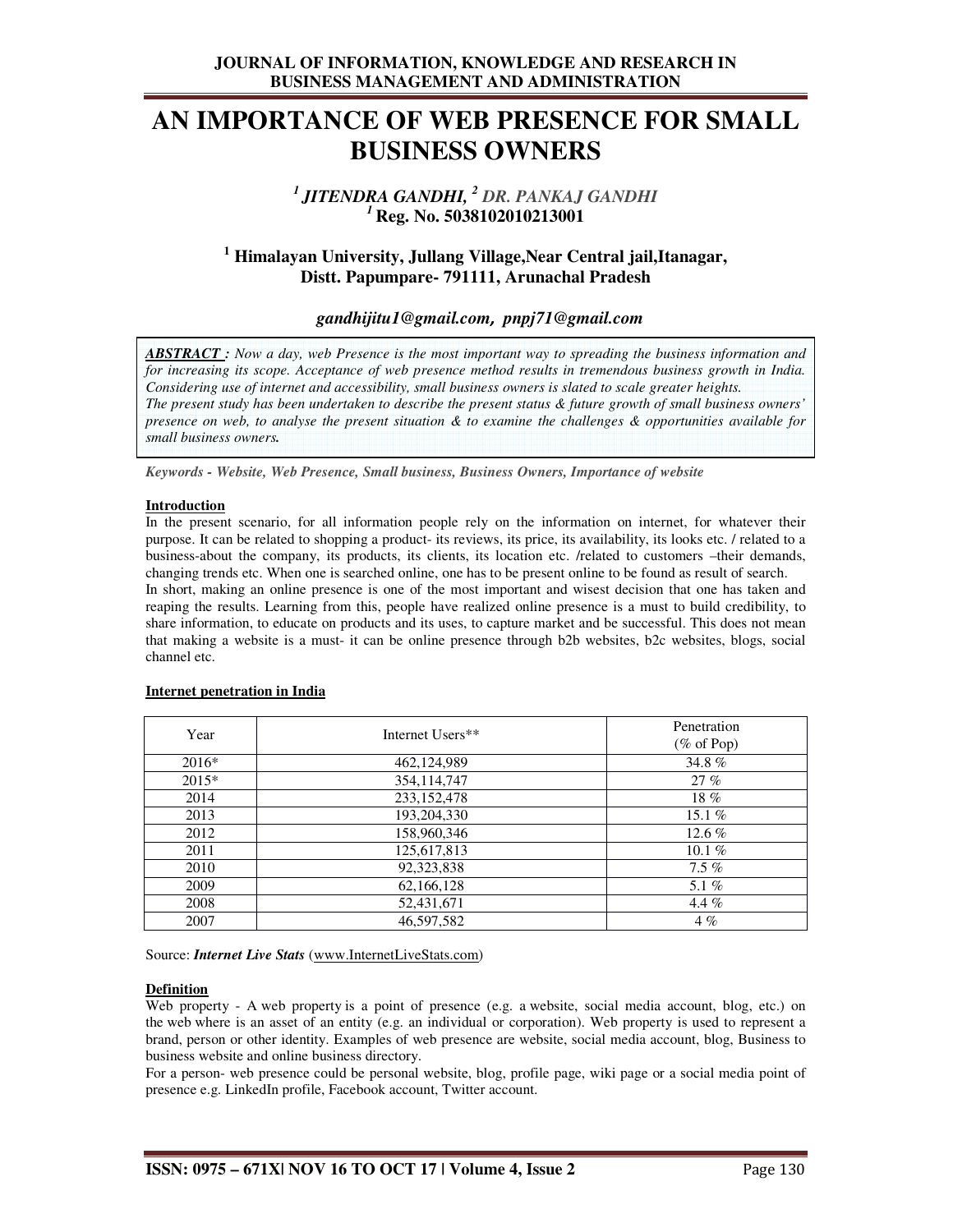## **JOURNAL OF INFORMATION, KNOWLEDGE AND RESEARCH IN BUSINESS MANAGEMENT AND ADMINISTRATION**

For a business – web presence could be a corporate website, a microsite, a page on the review site, a wiki page, or a social media page of the Company/Brand/Product.

Every web presence is associated with a unique web address to differentiate one point of presence from another. **Objectives**

- •To understand the advantages of web presence
- •To study the effective ways of web presence

• To examine the barriers of web presence

#### **Methodology**

**Research design:** The researcher has used only secondary data that has been collected from various articles, journals, books, websites etc. It have been used to study the evaluation, conceptual framework, definition, key players, present trends, future prospectus & barriers of web presence. The researcher also used quantitative research that is the systematic empirical investigation of variables phenomena via statistical & mathematical, theories pertaining to phenomena all the data included is the secondary base & proper references have been given wherever necessary.

#### **Advantages**

#### **Getting Business Information Easily**

Ease of business information with the use of website, people can easily access all information about business. They able to know products and services offered and it's related information. Moreover they can compare all product and service information available with others. Whatever you decide to tell them, they can find it with a few clicks of a mouse.

#### **Reaching More and More Prospects**

A web presence gives benefit of reaching a wider audience. The internet is used by millions of people and increasing day by day.

Building an online presence for business will mean you could potentially reach these otherwise unreachable customers. A Business might be local, but it's have the potential to sell your products or services to a wider market, whether it be people in the next town, the nation as a whole or even the international market.. So having a well maintain web presence will help encourage them to come and visit you or be able to find your business in the first place.

#### **Getting Information Updated**

Once a go on web, you can keep it up-to-date to be relevant to your business and encourage more visitors (and potential sales). More and more people are using a website, blog and social media platform to promote their business.

#### **Brand Awareness**

With the help of web presence, can create online brand awareness easily and Getting their will allow you to protect and secure your business brand online.

#### **Challenges**

•**There is lack of knowledge on web presence importance to small business owners**. - Small business owner lack the knowledge and importance of web presence. Creating and awareness for the same can make the businesses grow potentially and take the business from being local to being global.

•**If small business owners know about web presence but it's beyond their technical expertise** - The small business owners are not aware that being web present is in their reach, they either resist changing or feeling that it is too expensive for them to adopt, so they maintain a safe distance from the innovation.

•**In India, internet user is less compare to other countries**. - In comparison to other countries, the internet users are very less. But with the increase use by the younger generation, the older generation is also taking steps to updating them, getting exposure to internet and using it for use. Still the decision makers are more or less the elder generation, so…

•**They are not spending time & cost because of busyness**. - The small business owners are so busy with their present work, that they lack the time to devote for updating about the innovation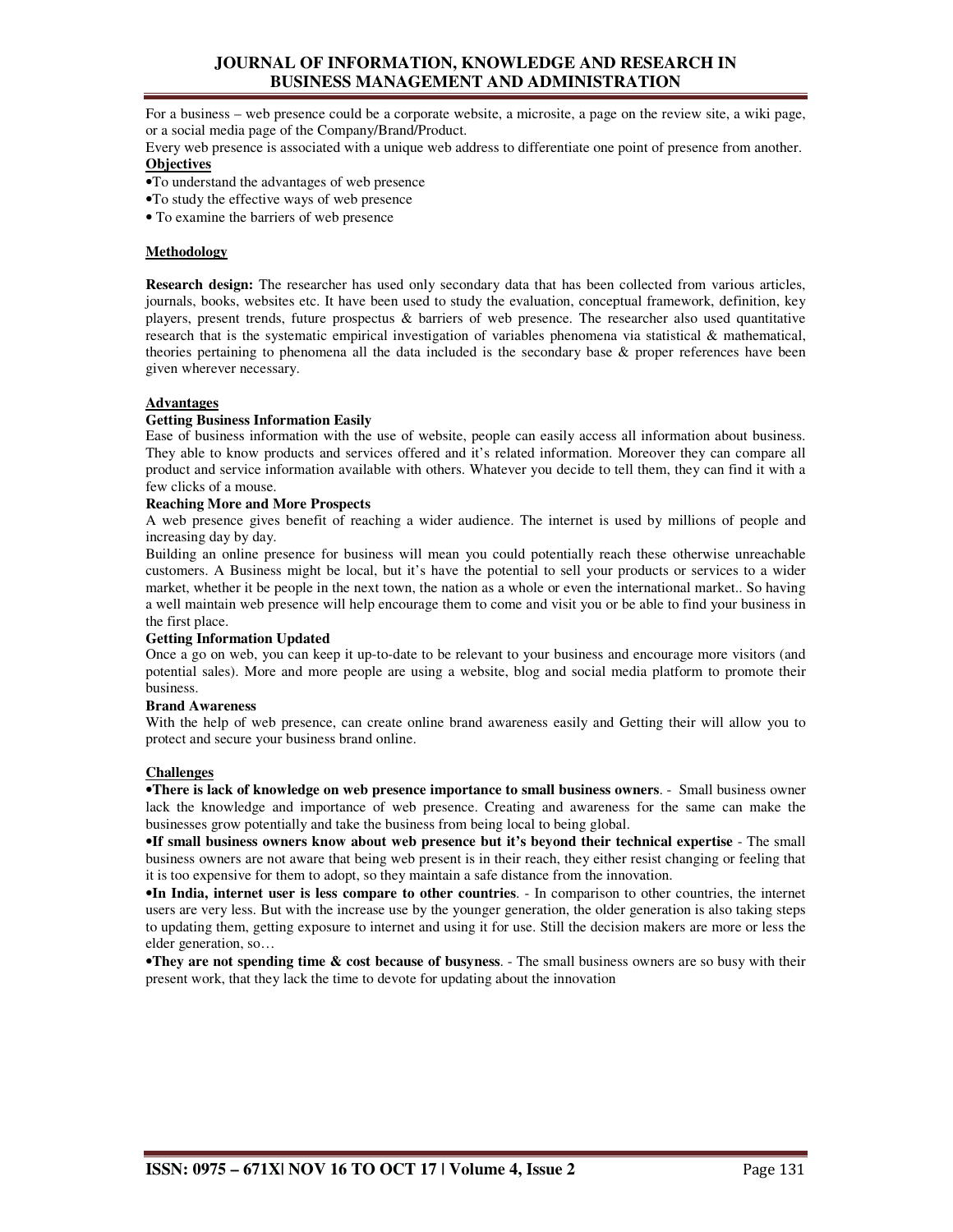

## **Key Findings**

•**Most of the small business owners using website is a primary online presence to represent their businesses:** 

#### **•**For the online presence, most of the small business owners use website to represent their business:

The Global findings reveal that 72% of participants prefer having website for online presence to represent their The Global findings reveal that 72% of participants prefer having website for online presence to represent their<br>business. The findings also show that the highest rates of website usage are in Germany of 91%, followed by U.S and U.K. of 88%. An Indian finding of the website usage for small business presence was and the global average was reported by 82 percent. and the global average was reported by 82 percent.

The next preference to portray one's business is of social media which is of 13%. Globally social media was The next preference to portray one's business is of social media which is of  $13\%$ . Globally social media was reported by 49 percent which showed that highest usage was of China of 63 % and the lowest usage of France of 41%.

### •**It is a belief that the websites will make the business look more reliable and critical for success: he for success:**

# **Small business owners beleive that for the business to look reliable and for its success , it is necessary to business beleive reliable it necessary he websites business have a website**

Globally, two-thirds (65 percent) of small businesses with an online presence said they elected to create a company website because it makes their company look more credible, and 60 percent said that a website is company website because it makes their company look more credible, and 60 percent said that a website is critical for a small company's success. Overall, 82 percent of small businesses with an online presence would recommend investment in a website to other small companies in their industry. wo-thirds (65 percent) of small businesses with an online presence said they elected to create a vebsite because it makes their company look more credible, and 60 percent said that a website is a small company's success. O

The above statement is supported by the global findings which reveals that 65% of the small business chose to recommend investment in a website to other small companies in their industry.<br>The above statement is supported by the global findings which reveals that 65% of the small business chose to<br>create a company website as they f business owners believed that website is a must for the success of the company. 85% of the small business business owners believed that website is a must for the success of the company. 8 vouched their belief and also would recommend it to others for investing in a website.

#### **There is a mismatch in perception barriers and actual barriers to creating a small business website in and barriers business mismatch** : The main barrier to name and fame, that popped up after making of the website was the maintenance of **the website:**

The perception was that the technical know-how required for the creation of a small business website was a barrier in making the website. Even after making the online presence, main hindrances to getting the name and fame was found to be maintenance of the website. Respondents in India and China perceived the security of their website to be the most concerning, but found ongoing maintenance was actually the stronger barrier once they actually created a company website, regardless of the location. **small business owners use website to represent their business:**<br>
conticipants prefer having website for online presence to represent their<br>
e highest rates of website usage are in Germany of 91%, followed by<br>
g of the we how required for the creation of a small business website was a<br>king the online presence, main hindrances to getting the name and<br>ebsite. Respondents in India and China perceived the security of